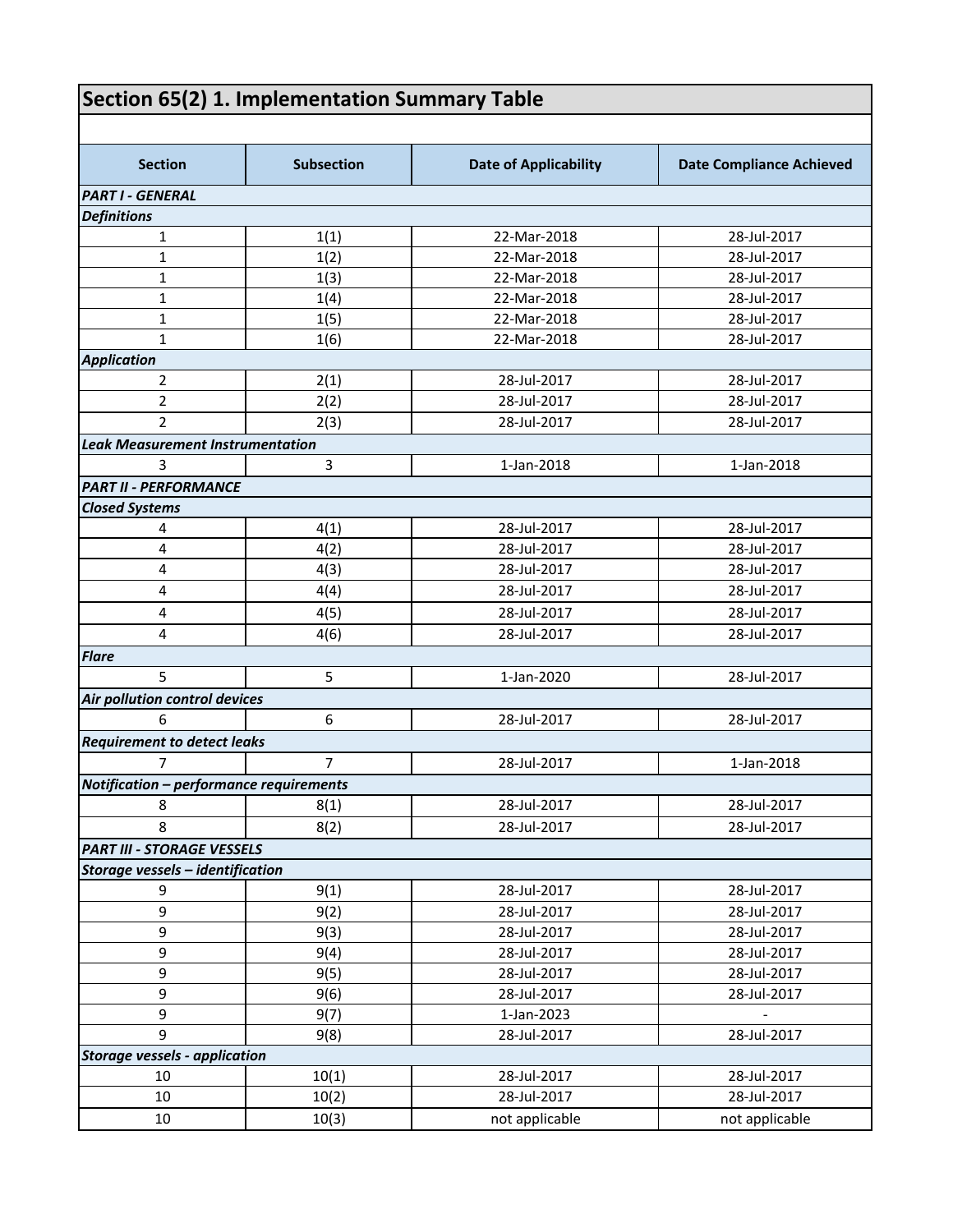| 10                                                    | 10(4)  | not applicable | not applicable |  |
|-------------------------------------------------------|--------|----------------|----------------|--|
| Floating roof - requirement to float                  |        |                |                |  |
| 11                                                    | 11(1)  | 28-Jul-2017    | 28-Jul-2017    |  |
| 11                                                    | 11(2)  | 28-Jul-2017    | 28-Jul-2017    |  |
| 11                                                    | 11(3)  | 28-Jul-2017    | 28-Jul-2017    |  |
| Internal floating roof - rim seal requirements        |        |                |                |  |
| 12                                                    | 12     | 28-Jul-2017    | 28-Jul-2017    |  |
| <b>External floating roof - rim seal requirements</b> |        |                |                |  |
| 13                                                    | 13(1)  | not applicable | not applicable |  |
| 13                                                    | 13(2)  | not applicable | not applicable |  |
| <b>Floating roof deck fittings</b>                    |        |                |                |  |
| 14                                                    | 14(1)  | 28-Jul-2017    | 28-Jul-2017    |  |
| 14                                                    | 14(2)  | 28-Jul-2017    | 28-Jul-2017    |  |
| 14                                                    | 14(3)  | 28-Jul-2017    | 28-Jul-2017    |  |
| 14                                                    | 14(4)  | 28-Jul-2017    | 28-Jul-2017    |  |
| 14                                                    | 14(5)  | 28-Jul-2017    | 28-Jul-2017    |  |
| 14                                                    | 14(6)  | 28-Jul-2017    | 28-Jul-2017    |  |
| 14                                                    | 14(7)  | 28-Jul-2017    | 28-Jul-2017    |  |
| 14                                                    | 14(8)  | 28-Jul-2017    | 29-Jul-2017    |  |
| 14                                                    | 14(9)  | 28-Jul-2017    | 28-Jul-2017    |  |
| 14                                                    | 14(10) | 28-Jul-2017    | 28-Jul-2017    |  |
| Deck covers - requirement to be closed                |        |                |                |  |
| 15                                                    | 15(1)  | 28-Jul-2017    | 28-Jul-2017    |  |
| 15                                                    | 15(2)  | 28-Jul-2017    | 28-Jul-2017    |  |
| 15                                                    | 15(3)  | 28-Jul-2017    | 28-Jul-2017    |  |
| 15                                                    | 15(4)  | 28-Jul-2017    | 28-Jul-2017    |  |
| 15                                                    | 15(5)  | 28-Jul-2017    | 28-Jul-2017    |  |
| 15                                                    | 15(6)  | 28-Jul-2017    | 28-Jul-2017    |  |
| <b>Floating roof - visual inspection</b>              |        |                |                |  |
| 16                                                    | 16(1)  | 1-Jan-2018     | 1-Jan-2018     |  |
| 16                                                    | 16(2)  | 1-Jan-2018     | 1-Jan-2018     |  |
| 16                                                    | 16(3)  | 1-Jan-2018     | 1-Jan-2018     |  |
| 16                                                    | 16(4)  | not applicable | not applicable |  |
| 16                                                    | 16(5)  | 1-Jan-2023     | 1-Jan-2018     |  |
| 16                                                    | 16(6)  | 1-Jan-2023     | 1-Jan-2018     |  |
| 16                                                    | 16(7)  | 1-Jan-2023     | 1-Jan-2018     |  |
| <b>Storage vessels - OGI inspection</b>               |        |                |                |  |
| 17                                                    | 17(1)  | 30-Apr-2018    | 26-Mar-2018    |  |
| 17                                                    | 17(2)  | 30-Apr-2018    | 26-Mar-2018    |  |
| 17                                                    | 17(3)  | 30-Apr-2018    | 26-Mar-2018    |  |
| Floating roof - seal gap inspection                   |        |                |                |  |
| 18                                                    | 18(1)  | not applicable | not applicable |  |
| 18                                                    | 18(2)  | not applicable | not applicable |  |
| 18                                                    | 18(3)  | not applicable | not applicable |  |
| 18                                                    | 18(4)  | not applicable | not applicable |  |
| 18                                                    | 18(5)  | not applicable | not applicable |  |
| <b>Storage vessel repair</b>                          |        |                |                |  |
| 19                                                    | 19(1)  | 28-Jul-2017    | 28-Jul-2017    |  |
| 19                                                    | 19(2)  | 28-Jul-2017    | 28-Jul-2017    |  |
| 19                                                    |        | 28-Jul-2017    | 28-Jul-2017    |  |
|                                                       | 19(3)  |                |                |  |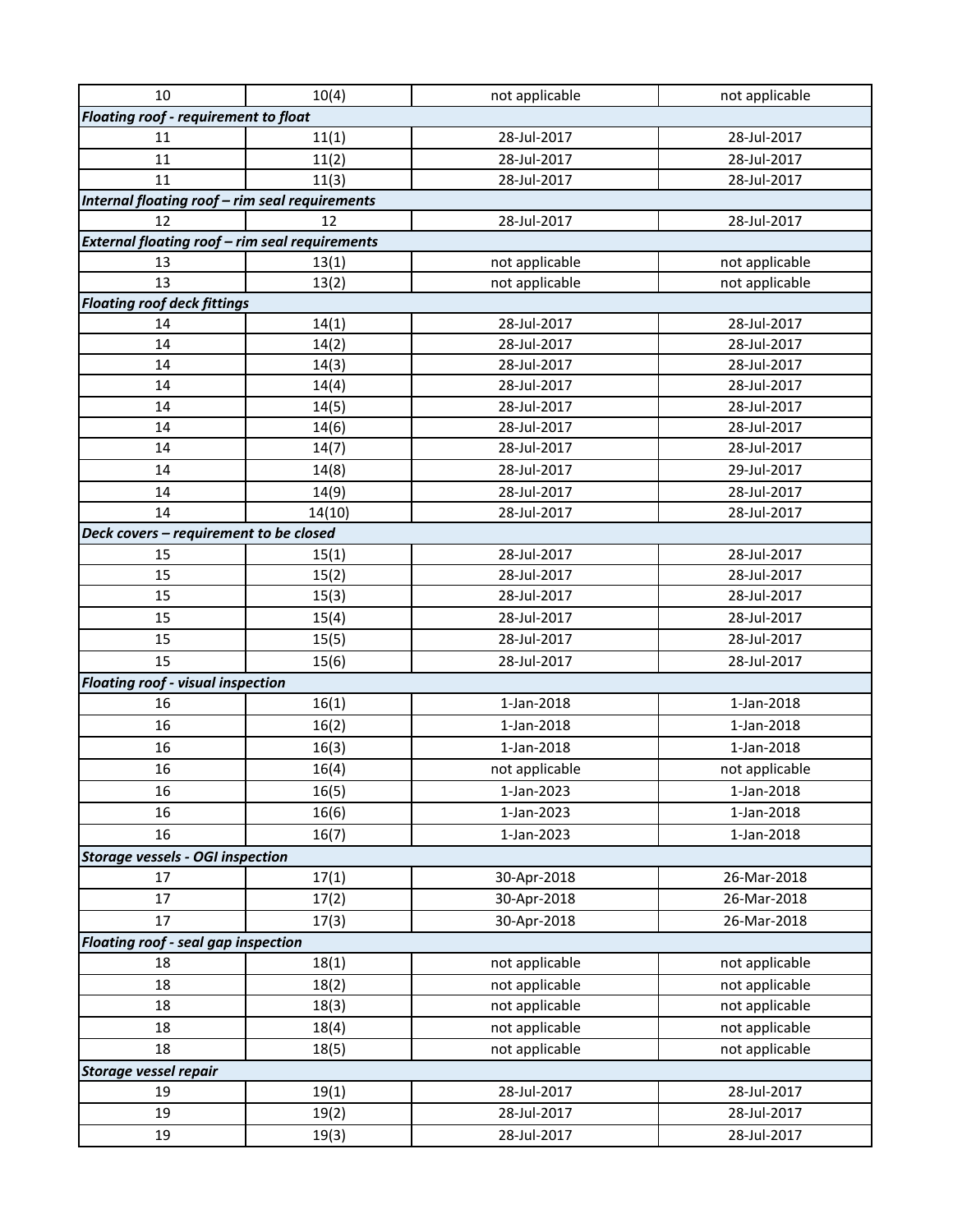| 19                                            | 19(4)                                                                | 28-Jul-2017    | 28-Jul-2017    |
|-----------------------------------------------|----------------------------------------------------------------------|----------------|----------------|
| 19                                            | 19(5)                                                                | 28-Jul-2017    | 28-Jul-2017    |
| Requirement to notify - recurring repairs     |                                                                      |                |                |
| 20                                            | 20(1)                                                                | 28-Jul-2017    | 28-Jul-2017    |
| 20                                            | 20(2)                                                                | 28-Jul-2017    | 28-Jul-2017    |
|                                               | Storage vessels in benzene service - general record                  |                |                |
| 21                                            | 21                                                                   | 28-Jul-2017    | 28-Jul-2017    |
| <b>Storage vessel inspection record</b>       |                                                                      |                |                |
| 22                                            | 22                                                                   | 1-Jan-2018     | 1-Jan-2018     |
| Rim seal gap report - storage vessels         |                                                                      |                |                |
| 23                                            | 23(1)                                                                | not applicable | not applicable |
| 23                                            | 23(2)                                                                | not applicable | not applicable |
|                                               | PART IV - AIR EMISSIONS FROM INDUSTRIAL SEWAGE                       |                |                |
| <b>Application, sections 24 and 25</b>        |                                                                      |                |                |
| 23.1                                          | 23.1(1)                                                              | 28-Jul-2017    | 28-Jul-2017    |
| <b>API Separators - requirement selection</b> |                                                                      |                |                |
| 24                                            | 24(1)                                                                | 1-Mar-2018     | 27-Oct-17      |
| 24                                            | 24(1.1)                                                              | 28-Jul-2017    | 27-Oct-17      |
| 24                                            | 24(2)                                                                | not applicable | not applicable |
| 24                                            |                                                                      | 28-Jul-2017    | 27-Oct-17      |
|                                               | 24(3)                                                                |                |                |
| 24                                            | 24(4)                                                                | 28-Jul-2017    | 27-Oct-17      |
| 24                                            | 24(5)                                                                | not applicable | not applicable |
|                                               | Primary oil-water separators - monitoring and control requirements   |                |                |
| 25                                            | 25(1)                                                                | 1-Jul-2018     | 1-Jul-2018     |
| 25                                            | 25(2)                                                                | not applicable | not applicable |
| 25                                            | 25(2.1)                                                              | not applicable | not applicable |
| 25                                            | 25(2.2)                                                              | not applicable | not applicable |
| 25                                            | 25(3)                                                                | 1-Oct-2019     | not applicable |
| 25                                            | 25(3.1)                                                              | 1-Oct-2019     | not applicable |
| 25                                            | 25(4)                                                                | 1-Jul-2018     | not applicable |
| 25                                            | 25(5)                                                                | not applicable | not applicable |
| 25                                            | 25(6)                                                                | not applicable | not applicable |
| 25                                            | 25(7)                                                                | 1-Jul-2018     | not applicable |
|                                               | Primary oil-water separators floating roof - requirement to float    |                |                |
| 26                                            | 26(1)                                                                | not applicable | not applicable |
| 26                                            | 26(2)                                                                | not applicable | not applicable |
| 26                                            | 26(3)                                                                | not applicable | not applicable |
|                                               | Primary oil-water separators floating roof - rim seal gap inspection |                |                |
| 27                                            | 27(1)                                                                | not applicable | not applicable |
| 27                                            | 27(2)                                                                | not applicable | not applicable |
| 27                                            | 27(3)                                                                | not applicable | not applicable |
| 27                                            | 27(4)                                                                | not applicable | not applicable |
| 27                                            | 27(5)                                                                | not applicable | not applicable |
| Primary oil-water separator - OGI inspection  |                                                                      |                |                |
| 28                                            | 28(1)                                                                | 31-Dec-2021    | 22-Dec-2021    |
| 28                                            | 28(2)                                                                | not applicable | not applicable |
| Primary oil-water separator repair            |                                                                      |                |                |
| 29                                            | 29(1)                                                                | 27-Oct-2021    | 27-Oct-2021    |
| 29                                            | 29(2)                                                                | 27-Oct-2021    | 27-Oct-2021    |
| 29                                            | 29(3)                                                                | 27-Oct-2021    | 27-Oct-2021    |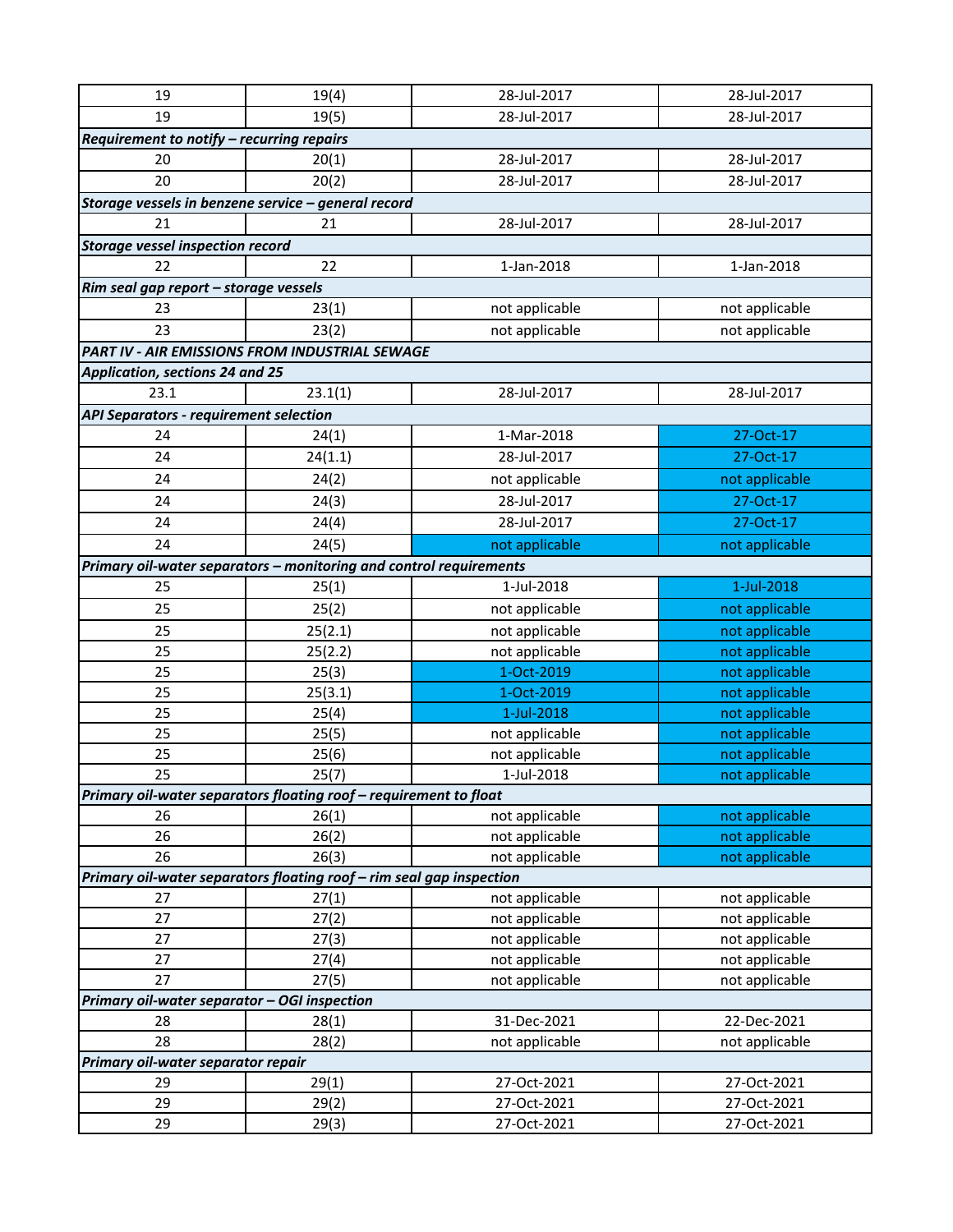| Primary oil-water separator record - general      |                                                                |                                                                             |                |
|---------------------------------------------------|----------------------------------------------------------------|-----------------------------------------------------------------------------|----------------|
| 30                                                | 30(1)                                                          | 1-Jan-2018                                                                  | 1-Jan-2018     |
| 30                                                | 30(2)                                                          | not applicable                                                              | not applicable |
| Primary oil-water separator inspection record     |                                                                |                                                                             |                |
| 31                                                | 31                                                             | 31-Dec-2021                                                                 | 22-Dec-2021    |
| Rim seal gap report - primary oil-water separator |                                                                |                                                                             |                |
| 32                                                | 32(1)                                                          | not applicable                                                              | not applicable |
| 32                                                | 32(2)                                                          | not applicable                                                              | not applicable |
|                                                   |                                                                | Drains and maintenance access points - measurement and control requirements |                |
| 33                                                | 33(1)                                                          | 1-Jul-2019                                                                  | 01-Jul-19      |
| 33                                                | 33(2)                                                          | 1-Jul-2019                                                                  | 01-Jul-19      |
| 33                                                | 33(3)                                                          | 1-Jul-2019                                                                  | 01-Jul-19      |
| 33                                                | 33(4)                                                          | 1-Jul-2019                                                                  | 01-Jul-19      |
| 33                                                | 33(5)                                                          | not applicable                                                              | not applicable |
| 33                                                | 33(6)                                                          | 1-Jul-2019                                                                  | 01-Jul-19      |
| 33                                                | 33(7)                                                          | not applicable                                                              | not applicable |
| Drain and maintenance access point record         |                                                                |                                                                             |                |
| 34                                                | 34                                                             | 1-Jul-2019                                                                  | 01-Jul-19      |
| <b>PART V - PRODUCT LOADING</b>                   |                                                                |                                                                             |                |
|                                                   | Benzene-containing product loading operations - application    |                                                                             |                |
| 35                                                | 35(1)                                                          | 31-Mar-2018                                                                 | 28-Mar-2018    |
| 35                                                | 35(2)                                                          | not applicable                                                              | not applicable |
| 35                                                | 35(3)                                                          | not applicable                                                              | not applicable |
| 35                                                | 35(4)                                                          | not applicable                                                              | not applicable |
| 35                                                | 35(5)                                                          | not applicable                                                              | not applicable |
| 35                                                | 35(6)                                                          | not applicable                                                              | not applicable |
|                                                   | Cargo tank loading operations - general operating requirements |                                                                             |                |
| 36                                                | 36                                                             | not applicable                                                              | not applicable |
| Vapour-tight cargo tanks                          |                                                                |                                                                             |                |
| 37                                                | 37                                                             | not applicable                                                              | not applicable |
| PART VI - LEAK DETECTION AND REPAIR               |                                                                |                                                                             |                |
|                                                   |                                                                |                                                                             |                |
| <b>Component identification</b>                   |                                                                |                                                                             |                |
| 38                                                | 38(1)                                                          | 1-Jan-2018                                                                  | 28-Jul-2017    |
| 38                                                | 38(2)                                                          | 1-Jan-2018                                                                  | 28-Jul-2017    |
| 38                                                | 38(3)                                                          | 1-Jan-2018                                                                  | 28-Jul-2017    |
| 38                                                | 38(4)                                                          | 1-Jan-2018                                                                  | 28-Jul-2017    |
| 38                                                | 38(5)                                                          | 1-Jan-2018                                                                  | 28-Jul-2017    |
| Component leak survey - general                   |                                                                |                                                                             |                |
| 39                                                | 39(1)                                                          | 30-Jun-2018                                                                 | 29-Jun-2018    |
| 39                                                | 39(2)                                                          | 30-Jun-2018                                                                 | 29-Jun-2018    |
| 39                                                | 39(3)                                                          | 30-Jun-2018                                                                 | 29-Jun-2018    |
| 39                                                | 39(4)                                                          | 30-Jun-2018                                                                 | 29-Jun-2018    |
| 39                                                | 39(5)                                                          | 30-Jun-2018                                                                 | 29-Jun-2018    |
| 39                                                | 39(6)                                                          | 1-Mar-2018                                                                  | 28-Feb-18      |
|                                                   | Component leak survey - assessment and measurement of leaks    |                                                                             |                |
| 40                                                | 40(1)                                                          | 30-Jun-2018                                                                 | 29-Jun-2018    |
| 40                                                | 40(2)                                                          | 30-Jun-2018                                                                 | 29-Jun-2018    |
| 40                                                | 40(3)                                                          | 30-Jun-2018                                                                 | 29-Jun-2018    |
| 40                                                | 40(4)                                                          | 1-Jan-2023                                                                  |                |
| 40                                                | 40(5)                                                          | 1-Jan-2023                                                                  |                |
| 40                                                | 40(6)                                                          | 30-Jun-2018                                                                 | 29-Jun-2018    |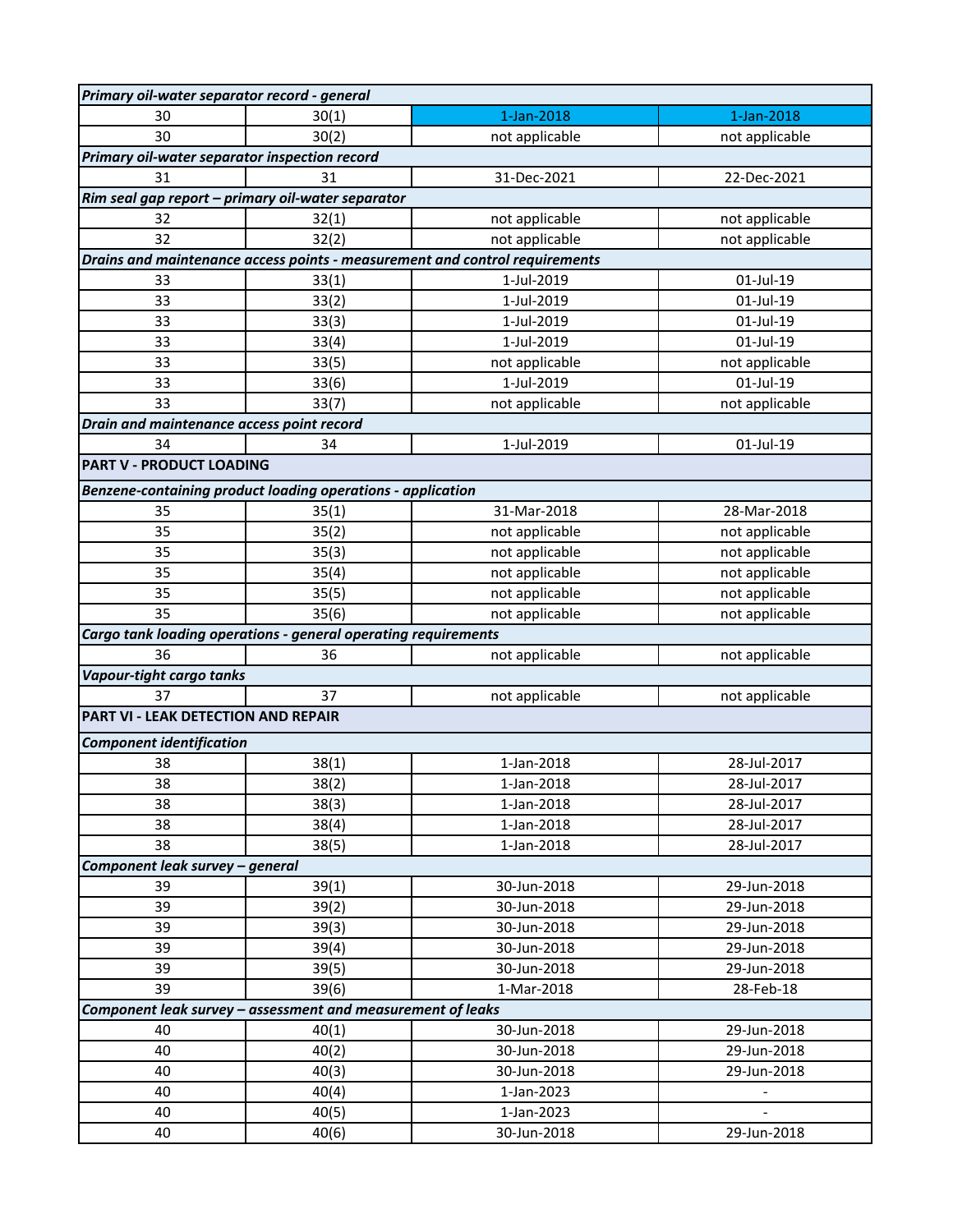| 40                                       | 40(7)                                                    | 30-Jun-2018                                                                   | 29-Jun-2018                  |
|------------------------------------------|----------------------------------------------------------|-------------------------------------------------------------------------------|------------------------------|
| 40                                       | 40(8)                                                    | 31-Dec-2018                                                                   | 31-Dec-2018                  |
| 40                                       | 40(9)                                                    | 1-Jan-2023                                                                    |                              |
| Component leak survey plan               |                                                          |                                                                               |                              |
| 41                                       | 41(1)                                                    | 30-Jun-2018                                                                   | 29-Jun-2018                  |
| 41                                       | 41(2)                                                    | 30-Jun-2018                                                                   | 29-Jun-2018                  |
| 41                                       | 41(3)                                                    | 1-Mar-2018                                                                    | 26-Feb-18                    |
| 41                                       | 41(4)                                                    | 1-Mar-2018                                                                    | 26-Feb-18                    |
| 41                                       | 41(5)                                                    | 1-Mar-2018                                                                    | 26-Feb-18                    |
|                                          |                                                          | Additional leak measurements - pumps, compressors and pressure relief devices |                              |
| 42                                       | 42(1)                                                    | 1-Jan-2023                                                                    | -                            |
| 42                                       | 42(2)                                                    | 1-Jan-2023                                                                    | $\qquad \qquad \blacksquare$ |
| 42                                       | 42(3)                                                    | 1-Jan-2023                                                                    | $\overline{\phantom{a}}$     |
| 42                                       | 42(4)                                                    | 1-Jan-2023                                                                    |                              |
| <b>Leaks - deviations and repair</b>     |                                                          |                                                                               |                              |
| 43                                       | 43(1)                                                    | not applicable                                                                | not applicable               |
| 43                                       | 43(2)                                                    | 1-Jan-2023                                                                    | 1-Jan-2020                   |
| 43                                       | 43(3)                                                    | 1-Jan-2023                                                                    | 1-Jan-2020                   |
| 43                                       | 43(4)                                                    | 1-Jan-2023                                                                    | 1-Jan-2020                   |
| 43                                       | 43(5)                                                    | 1-Jan-2023                                                                    | 1-Jan-2020                   |
|                                          |                                                          |                                                                               |                              |
| <b>Delay of repair list</b>              |                                                          |                                                                               |                              |
| 44                                       | 44(1)                                                    | 1-Jan-2018                                                                    | 1-Jan-2018                   |
| 44                                       | 44(2)                                                    | 1-Jan-2018                                                                    | 1-Jan-2018                   |
| 44                                       | 44(3)                                                    | 1-Jan-2018                                                                    | 1-Jan-2018                   |
| 44                                       | 44(4)                                                    | 30-Jun-2018                                                                   | 30-Jun-2018                  |
| 44                                       | 44(5)                                                    | 1-Jan-2018                                                                    | 1-Jan-2018                   |
| 44                                       | 44(6)                                                    | 1-Jan-2018                                                                    | 1-Jan-2018                   |
| 44                                       | 44(7)                                                    | 1-Jan-2018                                                                    | 1-Jan-2018                   |
| 44                                       | 44(8)                                                    | 1-Jan-2018                                                                    | 1-Jan-2018                   |
| 44                                       | 44(9)                                                    | 30-Jun-2018                                                                   | 30-Jun-2018                  |
| 44                                       | 44(10)                                                   | 1-Jan-2018                                                                    | 1-Jan-2018                   |
|                                          | Re-measurement following component repair or replacement |                                                                               |                              |
| 45                                       | 45(1)                                                    | 30-Jun-2018                                                                   | 30-Jun-2018                  |
| 45                                       | 45(2)                                                    | 1-Jan-2023                                                                    |                              |
| <b>Component replacement</b>             |                                                          |                                                                               |                              |
| 46                                       | 46(1)                                                    | 1-Jan-2020                                                                    | 1-Jan-2020                   |
| 46                                       | 46(2)                                                    | 1-Jan-2020                                                                    | 1-Jan-2020                   |
| 46                                       | 46(3)                                                    | 1-Jan-2020                                                                    | 1-Jan-2020                   |
| 46                                       | 46(4)                                                    | 1-Jan-2020                                                                    | 1-Jan-2020                   |
| 46                                       | 46(5)                                                    | 1-Jan-2020                                                                    | 1-Jan-2020                   |
| 46                                       | 46(6)                                                    | 1-Jan-2020                                                                    | 1-Jan-2020                   |
| 46                                       | 46(7)                                                    | 1-Jan-2020                                                                    | 1-Jan-2020                   |
| Leaking components - annual calculations |                                                          |                                                                               |                              |
| 47                                       | 47(1)                                                    | 31-Mar-2019                                                                   | 29-Mar-2019                  |
| 47                                       | 47(2)                                                    | 31-Mar-2019                                                                   | 29-Mar-2019                  |
| 47                                       | 47(3)                                                    | 31-Mar-2019                                                                   | 29-Mar-2019                  |
| Records - component leak survey          |                                                          |                                                                               |                              |
| 48                                       | 48(1)                                                    | 28-Jul-2018                                                                   | 28-Jul-2018                  |
| 48                                       | 48(2)                                                    | 28-Jul-2018                                                                   | 28-Jul-2018                  |
| Records - additional leak measurements   |                                                          |                                                                               |                              |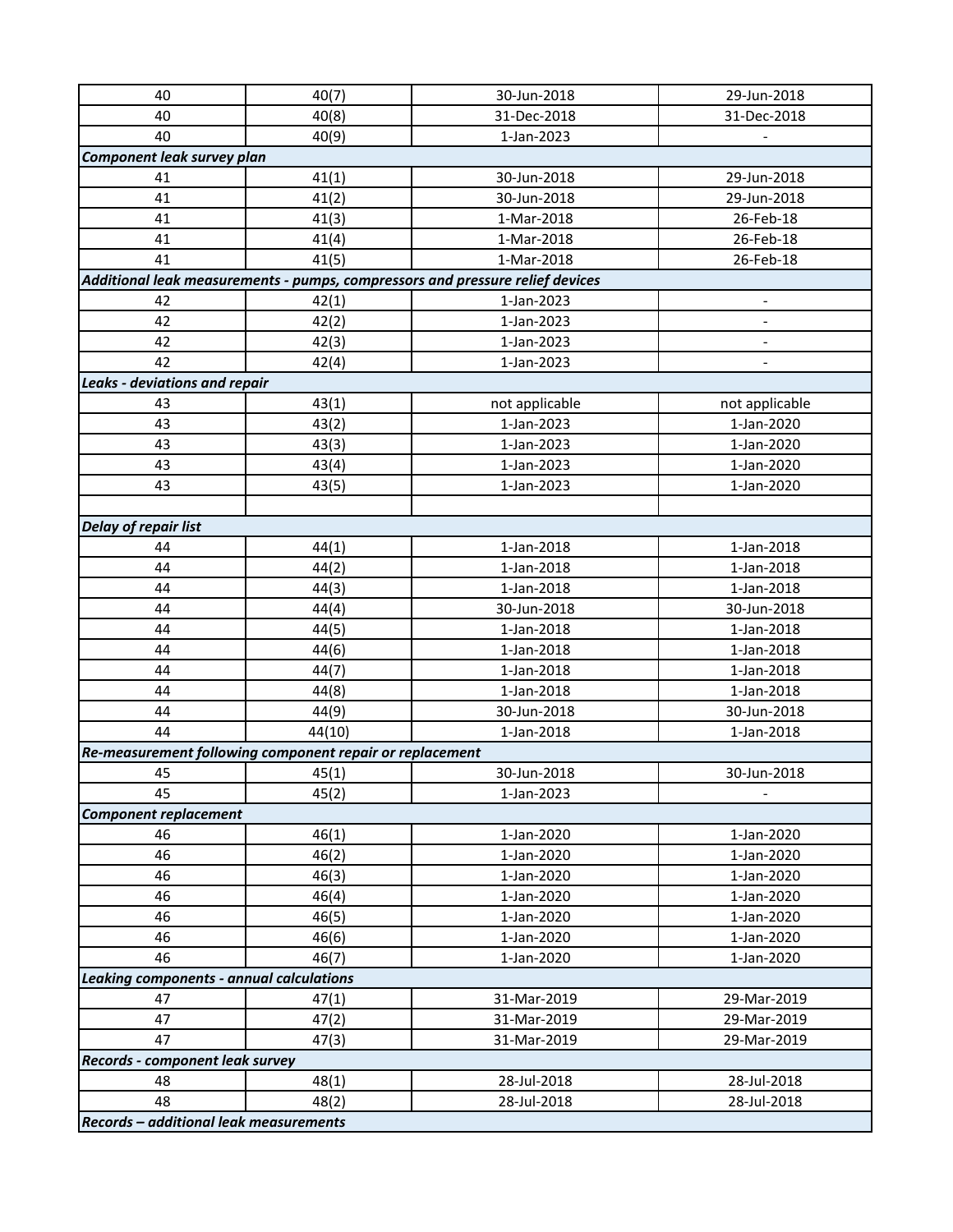| <b>PART VII - OPERATION</b><br>Technology requirements - open-ended valves<br>50<br>50<br>28-Jul-2017<br>28-Jul-2017<br>Technology requirements - surge control vessels and bottoms receivers<br>51(1)<br>28-Jul-2017<br>51<br>1-Jan-2020<br>51<br>51(2)<br>28-Jul-2017<br>1-Jan-2020<br><b>Operating parameters summary table</b><br>1-Jan-2018<br>52<br>52(1)<br>1-Jan-2018<br>52<br>1-Jan-2018<br>1-Jan-2018<br>52(2)<br>52<br>52(3)<br>1-Jan-2018<br>1-Jan-2018<br>52<br>52(4)<br>1-Jan-2018<br>1-Jan-2018<br>52<br>52(5)<br>1-Jan-2018<br>1-Jan-2018<br>52<br>1-Jan-2018<br>1-Jan-2018<br>52(6)<br><b>Measurement of operating parameters</b><br>53(1)<br>1-Jan-2018<br>1-Jan-2018<br>53<br>53<br>53(2)<br>1-Jan-2018<br>1-Jan-2018<br>53<br>53(3)<br>not applicable<br>not applicable<br>53<br>53(4)<br>not applicable<br>not applicable<br>1-Jan-2018<br>53<br>53(5)<br>1-Jan-2018<br>1-Jan-2018<br>1-Jan-2018<br>53<br>53(6)<br>53<br>53(7)<br>1-Jan-2018<br>1-Jan-2018<br>Phase-in for new air pollution control devices<br>54<br>54<br>not applicable<br>not applicable<br>PART VIII - REQUIREMENT TO CONTINUE THE USE OF METHODS TO MANAGE EMISSIONS<br><b>Identifying managed sources</b><br>55(1)<br>28-Jul-2017<br>55<br>28-Jul-2017<br>28-Jul-2017<br>28-Jul-2017<br>55<br>55(2)<br>55<br>55(3)<br>28-Jul-2017<br>28-Jul-2017<br>55<br>55(4)<br>28-Jul-2017<br>28-Jul-2017<br>Requirement to continue the management of sources<br>28-Jul-2017<br>56<br>56<br>28-Jul-2017<br><b>Changes to managed sources</b><br>57(1)<br>28-Jul-2017<br>57<br>28-Jul-2017<br>57<br>57(2)<br>28-Jul-2017<br>28-Jul-2017<br>28-Jul-2017<br>57<br>57(3)<br>28-Jul-2017<br>57<br>57(4)<br>not applicable<br>not applicable<br>57<br>57(5)<br>not applicable<br>not applicable<br>not applicable<br>not applicable<br>57<br>57(6)<br><b>Specified source management</b><br>58<br>58<br>not applicable<br>not applicable<br>Notification of changes to management of sources<br>59<br>59(1)<br>not applicable<br>not applicable<br>59<br>not applicable<br>not applicable<br>59(2)<br>59<br>not applicable<br>59(3)<br>not applicable<br><b>Part IX - Ambient Monitoring</b><br>Ambient monitoring - benzene<br>60<br>60(1)<br>1-Jan-2018<br>1-Jan-2018<br>60<br>60(2)<br>1-Jan-2018<br>1-Jan-2018 | 49 | 49 | 1-Jan-2023 | $\qquad \qquad \blacksquare$ |
|-----------------------------------------------------------------------------------------------------------------------------------------------------------------------------------------------------------------------------------------------------------------------------------------------------------------------------------------------------------------------------------------------------------------------------------------------------------------------------------------------------------------------------------------------------------------------------------------------------------------------------------------------------------------------------------------------------------------------------------------------------------------------------------------------------------------------------------------------------------------------------------------------------------------------------------------------------------------------------------------------------------------------------------------------------------------------------------------------------------------------------------------------------------------------------------------------------------------------------------------------------------------------------------------------------------------------------------------------------------------------------------------------------------------------------------------------------------------------------------------------------------------------------------------------------------------------------------------------------------------------------------------------------------------------------------------------------------------------------------------------------------------------------------------------------------------------------------------------------------------------------------------------------------------------------------------------------------------------------------------------------------------------------------------------------------------------------------------------------------------------------------------------------------------------------------------------------------------------------------------------------------------------------------------------|----|----|------------|------------------------------|
|                                                                                                                                                                                                                                                                                                                                                                                                                                                                                                                                                                                                                                                                                                                                                                                                                                                                                                                                                                                                                                                                                                                                                                                                                                                                                                                                                                                                                                                                                                                                                                                                                                                                                                                                                                                                                                                                                                                                                                                                                                                                                                                                                                                                                                                                                               |    |    |            |                              |
|                                                                                                                                                                                                                                                                                                                                                                                                                                                                                                                                                                                                                                                                                                                                                                                                                                                                                                                                                                                                                                                                                                                                                                                                                                                                                                                                                                                                                                                                                                                                                                                                                                                                                                                                                                                                                                                                                                                                                                                                                                                                                                                                                                                                                                                                                               |    |    |            |                              |
|                                                                                                                                                                                                                                                                                                                                                                                                                                                                                                                                                                                                                                                                                                                                                                                                                                                                                                                                                                                                                                                                                                                                                                                                                                                                                                                                                                                                                                                                                                                                                                                                                                                                                                                                                                                                                                                                                                                                                                                                                                                                                                                                                                                                                                                                                               |    |    |            |                              |
|                                                                                                                                                                                                                                                                                                                                                                                                                                                                                                                                                                                                                                                                                                                                                                                                                                                                                                                                                                                                                                                                                                                                                                                                                                                                                                                                                                                                                                                                                                                                                                                                                                                                                                                                                                                                                                                                                                                                                                                                                                                                                                                                                                                                                                                                                               |    |    |            |                              |
|                                                                                                                                                                                                                                                                                                                                                                                                                                                                                                                                                                                                                                                                                                                                                                                                                                                                                                                                                                                                                                                                                                                                                                                                                                                                                                                                                                                                                                                                                                                                                                                                                                                                                                                                                                                                                                                                                                                                                                                                                                                                                                                                                                                                                                                                                               |    |    |            |                              |
|                                                                                                                                                                                                                                                                                                                                                                                                                                                                                                                                                                                                                                                                                                                                                                                                                                                                                                                                                                                                                                                                                                                                                                                                                                                                                                                                                                                                                                                                                                                                                                                                                                                                                                                                                                                                                                                                                                                                                                                                                                                                                                                                                                                                                                                                                               |    |    |            |                              |
|                                                                                                                                                                                                                                                                                                                                                                                                                                                                                                                                                                                                                                                                                                                                                                                                                                                                                                                                                                                                                                                                                                                                                                                                                                                                                                                                                                                                                                                                                                                                                                                                                                                                                                                                                                                                                                                                                                                                                                                                                                                                                                                                                                                                                                                                                               |    |    |            |                              |
|                                                                                                                                                                                                                                                                                                                                                                                                                                                                                                                                                                                                                                                                                                                                                                                                                                                                                                                                                                                                                                                                                                                                                                                                                                                                                                                                                                                                                                                                                                                                                                                                                                                                                                                                                                                                                                                                                                                                                                                                                                                                                                                                                                                                                                                                                               |    |    |            |                              |
|                                                                                                                                                                                                                                                                                                                                                                                                                                                                                                                                                                                                                                                                                                                                                                                                                                                                                                                                                                                                                                                                                                                                                                                                                                                                                                                                                                                                                                                                                                                                                                                                                                                                                                                                                                                                                                                                                                                                                                                                                                                                                                                                                                                                                                                                                               |    |    |            |                              |
|                                                                                                                                                                                                                                                                                                                                                                                                                                                                                                                                                                                                                                                                                                                                                                                                                                                                                                                                                                                                                                                                                                                                                                                                                                                                                                                                                                                                                                                                                                                                                                                                                                                                                                                                                                                                                                                                                                                                                                                                                                                                                                                                                                                                                                                                                               |    |    |            |                              |
|                                                                                                                                                                                                                                                                                                                                                                                                                                                                                                                                                                                                                                                                                                                                                                                                                                                                                                                                                                                                                                                                                                                                                                                                                                                                                                                                                                                                                                                                                                                                                                                                                                                                                                                                                                                                                                                                                                                                                                                                                                                                                                                                                                                                                                                                                               |    |    |            |                              |
|                                                                                                                                                                                                                                                                                                                                                                                                                                                                                                                                                                                                                                                                                                                                                                                                                                                                                                                                                                                                                                                                                                                                                                                                                                                                                                                                                                                                                                                                                                                                                                                                                                                                                                                                                                                                                                                                                                                                                                                                                                                                                                                                                                                                                                                                                               |    |    |            |                              |
|                                                                                                                                                                                                                                                                                                                                                                                                                                                                                                                                                                                                                                                                                                                                                                                                                                                                                                                                                                                                                                                                                                                                                                                                                                                                                                                                                                                                                                                                                                                                                                                                                                                                                                                                                                                                                                                                                                                                                                                                                                                                                                                                                                                                                                                                                               |    |    |            |                              |
|                                                                                                                                                                                                                                                                                                                                                                                                                                                                                                                                                                                                                                                                                                                                                                                                                                                                                                                                                                                                                                                                                                                                                                                                                                                                                                                                                                                                                                                                                                                                                                                                                                                                                                                                                                                                                                                                                                                                                                                                                                                                                                                                                                                                                                                                                               |    |    |            |                              |
|                                                                                                                                                                                                                                                                                                                                                                                                                                                                                                                                                                                                                                                                                                                                                                                                                                                                                                                                                                                                                                                                                                                                                                                                                                                                                                                                                                                                                                                                                                                                                                                                                                                                                                                                                                                                                                                                                                                                                                                                                                                                                                                                                                                                                                                                                               |    |    |            |                              |
|                                                                                                                                                                                                                                                                                                                                                                                                                                                                                                                                                                                                                                                                                                                                                                                                                                                                                                                                                                                                                                                                                                                                                                                                                                                                                                                                                                                                                                                                                                                                                                                                                                                                                                                                                                                                                                                                                                                                                                                                                                                                                                                                                                                                                                                                                               |    |    |            |                              |
|                                                                                                                                                                                                                                                                                                                                                                                                                                                                                                                                                                                                                                                                                                                                                                                                                                                                                                                                                                                                                                                                                                                                                                                                                                                                                                                                                                                                                                                                                                                                                                                                                                                                                                                                                                                                                                                                                                                                                                                                                                                                                                                                                                                                                                                                                               |    |    |            |                              |
|                                                                                                                                                                                                                                                                                                                                                                                                                                                                                                                                                                                                                                                                                                                                                                                                                                                                                                                                                                                                                                                                                                                                                                                                                                                                                                                                                                                                                                                                                                                                                                                                                                                                                                                                                                                                                                                                                                                                                                                                                                                                                                                                                                                                                                                                                               |    |    |            |                              |
|                                                                                                                                                                                                                                                                                                                                                                                                                                                                                                                                                                                                                                                                                                                                                                                                                                                                                                                                                                                                                                                                                                                                                                                                                                                                                                                                                                                                                                                                                                                                                                                                                                                                                                                                                                                                                                                                                                                                                                                                                                                                                                                                                                                                                                                                                               |    |    |            |                              |
|                                                                                                                                                                                                                                                                                                                                                                                                                                                                                                                                                                                                                                                                                                                                                                                                                                                                                                                                                                                                                                                                                                                                                                                                                                                                                                                                                                                                                                                                                                                                                                                                                                                                                                                                                                                                                                                                                                                                                                                                                                                                                                                                                                                                                                                                                               |    |    |            |                              |
|                                                                                                                                                                                                                                                                                                                                                                                                                                                                                                                                                                                                                                                                                                                                                                                                                                                                                                                                                                                                                                                                                                                                                                                                                                                                                                                                                                                                                                                                                                                                                                                                                                                                                                                                                                                                                                                                                                                                                                                                                                                                                                                                                                                                                                                                                               |    |    |            |                              |
|                                                                                                                                                                                                                                                                                                                                                                                                                                                                                                                                                                                                                                                                                                                                                                                                                                                                                                                                                                                                                                                                                                                                                                                                                                                                                                                                                                                                                                                                                                                                                                                                                                                                                                                                                                                                                                                                                                                                                                                                                                                                                                                                                                                                                                                                                               |    |    |            |                              |
|                                                                                                                                                                                                                                                                                                                                                                                                                                                                                                                                                                                                                                                                                                                                                                                                                                                                                                                                                                                                                                                                                                                                                                                                                                                                                                                                                                                                                                                                                                                                                                                                                                                                                                                                                                                                                                                                                                                                                                                                                                                                                                                                                                                                                                                                                               |    |    |            |                              |
|                                                                                                                                                                                                                                                                                                                                                                                                                                                                                                                                                                                                                                                                                                                                                                                                                                                                                                                                                                                                                                                                                                                                                                                                                                                                                                                                                                                                                                                                                                                                                                                                                                                                                                                                                                                                                                                                                                                                                                                                                                                                                                                                                                                                                                                                                               |    |    |            |                              |
|                                                                                                                                                                                                                                                                                                                                                                                                                                                                                                                                                                                                                                                                                                                                                                                                                                                                                                                                                                                                                                                                                                                                                                                                                                                                                                                                                                                                                                                                                                                                                                                                                                                                                                                                                                                                                                                                                                                                                                                                                                                                                                                                                                                                                                                                                               |    |    |            |                              |
|                                                                                                                                                                                                                                                                                                                                                                                                                                                                                                                                                                                                                                                                                                                                                                                                                                                                                                                                                                                                                                                                                                                                                                                                                                                                                                                                                                                                                                                                                                                                                                                                                                                                                                                                                                                                                                                                                                                                                                                                                                                                                                                                                                                                                                                                                               |    |    |            |                              |
|                                                                                                                                                                                                                                                                                                                                                                                                                                                                                                                                                                                                                                                                                                                                                                                                                                                                                                                                                                                                                                                                                                                                                                                                                                                                                                                                                                                                                                                                                                                                                                                                                                                                                                                                                                                                                                                                                                                                                                                                                                                                                                                                                                                                                                                                                               |    |    |            |                              |
|                                                                                                                                                                                                                                                                                                                                                                                                                                                                                                                                                                                                                                                                                                                                                                                                                                                                                                                                                                                                                                                                                                                                                                                                                                                                                                                                                                                                                                                                                                                                                                                                                                                                                                                                                                                                                                                                                                                                                                                                                                                                                                                                                                                                                                                                                               |    |    |            |                              |
|                                                                                                                                                                                                                                                                                                                                                                                                                                                                                                                                                                                                                                                                                                                                                                                                                                                                                                                                                                                                                                                                                                                                                                                                                                                                                                                                                                                                                                                                                                                                                                                                                                                                                                                                                                                                                                                                                                                                                                                                                                                                                                                                                                                                                                                                                               |    |    |            |                              |
|                                                                                                                                                                                                                                                                                                                                                                                                                                                                                                                                                                                                                                                                                                                                                                                                                                                                                                                                                                                                                                                                                                                                                                                                                                                                                                                                                                                                                                                                                                                                                                                                                                                                                                                                                                                                                                                                                                                                                                                                                                                                                                                                                                                                                                                                                               |    |    |            |                              |
|                                                                                                                                                                                                                                                                                                                                                                                                                                                                                                                                                                                                                                                                                                                                                                                                                                                                                                                                                                                                                                                                                                                                                                                                                                                                                                                                                                                                                                                                                                                                                                                                                                                                                                                                                                                                                                                                                                                                                                                                                                                                                                                                                                                                                                                                                               |    |    |            |                              |
|                                                                                                                                                                                                                                                                                                                                                                                                                                                                                                                                                                                                                                                                                                                                                                                                                                                                                                                                                                                                                                                                                                                                                                                                                                                                                                                                                                                                                                                                                                                                                                                                                                                                                                                                                                                                                                                                                                                                                                                                                                                                                                                                                                                                                                                                                               |    |    |            |                              |
|                                                                                                                                                                                                                                                                                                                                                                                                                                                                                                                                                                                                                                                                                                                                                                                                                                                                                                                                                                                                                                                                                                                                                                                                                                                                                                                                                                                                                                                                                                                                                                                                                                                                                                                                                                                                                                                                                                                                                                                                                                                                                                                                                                                                                                                                                               |    |    |            |                              |
|                                                                                                                                                                                                                                                                                                                                                                                                                                                                                                                                                                                                                                                                                                                                                                                                                                                                                                                                                                                                                                                                                                                                                                                                                                                                                                                                                                                                                                                                                                                                                                                                                                                                                                                                                                                                                                                                                                                                                                                                                                                                                                                                                                                                                                                                                               |    |    |            |                              |
|                                                                                                                                                                                                                                                                                                                                                                                                                                                                                                                                                                                                                                                                                                                                                                                                                                                                                                                                                                                                                                                                                                                                                                                                                                                                                                                                                                                                                                                                                                                                                                                                                                                                                                                                                                                                                                                                                                                                                                                                                                                                                                                                                                                                                                                                                               |    |    |            |                              |
|                                                                                                                                                                                                                                                                                                                                                                                                                                                                                                                                                                                                                                                                                                                                                                                                                                                                                                                                                                                                                                                                                                                                                                                                                                                                                                                                                                                                                                                                                                                                                                                                                                                                                                                                                                                                                                                                                                                                                                                                                                                                                                                                                                                                                                                                                               |    |    |            |                              |
|                                                                                                                                                                                                                                                                                                                                                                                                                                                                                                                                                                                                                                                                                                                                                                                                                                                                                                                                                                                                                                                                                                                                                                                                                                                                                                                                                                                                                                                                                                                                                                                                                                                                                                                                                                                                                                                                                                                                                                                                                                                                                                                                                                                                                                                                                               |    |    |            |                              |
|                                                                                                                                                                                                                                                                                                                                                                                                                                                                                                                                                                                                                                                                                                                                                                                                                                                                                                                                                                                                                                                                                                                                                                                                                                                                                                                                                                                                                                                                                                                                                                                                                                                                                                                                                                                                                                                                                                                                                                                                                                                                                                                                                                                                                                                                                               |    |    |            |                              |
|                                                                                                                                                                                                                                                                                                                                                                                                                                                                                                                                                                                                                                                                                                                                                                                                                                                                                                                                                                                                                                                                                                                                                                                                                                                                                                                                                                                                                                                                                                                                                                                                                                                                                                                                                                                                                                                                                                                                                                                                                                                                                                                                                                                                                                                                                               |    |    |            |                              |
|                                                                                                                                                                                                                                                                                                                                                                                                                                                                                                                                                                                                                                                                                                                                                                                                                                                                                                                                                                                                                                                                                                                                                                                                                                                                                                                                                                                                                                                                                                                                                                                                                                                                                                                                                                                                                                                                                                                                                                                                                                                                                                                                                                                                                                                                                               |    |    |            |                              |
|                                                                                                                                                                                                                                                                                                                                                                                                                                                                                                                                                                                                                                                                                                                                                                                                                                                                                                                                                                                                                                                                                                                                                                                                                                                                                                                                                                                                                                                                                                                                                                                                                                                                                                                                                                                                                                                                                                                                                                                                                                                                                                                                                                                                                                                                                               |    |    |            |                              |
|                                                                                                                                                                                                                                                                                                                                                                                                                                                                                                                                                                                                                                                                                                                                                                                                                                                                                                                                                                                                                                                                                                                                                                                                                                                                                                                                                                                                                                                                                                                                                                                                                                                                                                                                                                                                                                                                                                                                                                                                                                                                                                                                                                                                                                                                                               |    |    |            |                              |
|                                                                                                                                                                                                                                                                                                                                                                                                                                                                                                                                                                                                                                                                                                                                                                                                                                                                                                                                                                                                                                                                                                                                                                                                                                                                                                                                                                                                                                                                                                                                                                                                                                                                                                                                                                                                                                                                                                                                                                                                                                                                                                                                                                                                                                                                                               |    |    |            |                              |
|                                                                                                                                                                                                                                                                                                                                                                                                                                                                                                                                                                                                                                                                                                                                                                                                                                                                                                                                                                                                                                                                                                                                                                                                                                                                                                                                                                                                                                                                                                                                                                                                                                                                                                                                                                                                                                                                                                                                                                                                                                                                                                                                                                                                                                                                                               |    |    |            |                              |
|                                                                                                                                                                                                                                                                                                                                                                                                                                                                                                                                                                                                                                                                                                                                                                                                                                                                                                                                                                                                                                                                                                                                                                                                                                                                                                                                                                                                                                                                                                                                                                                                                                                                                                                                                                                                                                                                                                                                                                                                                                                                                                                                                                                                                                                                                               |    |    |            |                              |
|                                                                                                                                                                                                                                                                                                                                                                                                                                                                                                                                                                                                                                                                                                                                                                                                                                                                                                                                                                                                                                                                                                                                                                                                                                                                                                                                                                                                                                                                                                                                                                                                                                                                                                                                                                                                                                                                                                                                                                                                                                                                                                                                                                                                                                                                                               |    |    |            |                              |
|                                                                                                                                                                                                                                                                                                                                                                                                                                                                                                                                                                                                                                                                                                                                                                                                                                                                                                                                                                                                                                                                                                                                                                                                                                                                                                                                                                                                                                                                                                                                                                                                                                                                                                                                                                                                                                                                                                                                                                                                                                                                                                                                                                                                                                                                                               |    |    |            |                              |
|                                                                                                                                                                                                                                                                                                                                                                                                                                                                                                                                                                                                                                                                                                                                                                                                                                                                                                                                                                                                                                                                                                                                                                                                                                                                                                                                                                                                                                                                                                                                                                                                                                                                                                                                                                                                                                                                                                                                                                                                                                                                                                                                                                                                                                                                                               |    |    |            |                              |
|                                                                                                                                                                                                                                                                                                                                                                                                                                                                                                                                                                                                                                                                                                                                                                                                                                                                                                                                                                                                                                                                                                                                                                                                                                                                                                                                                                                                                                                                                                                                                                                                                                                                                                                                                                                                                                                                                                                                                                                                                                                                                                                                                                                                                                                                                               |    |    |            |                              |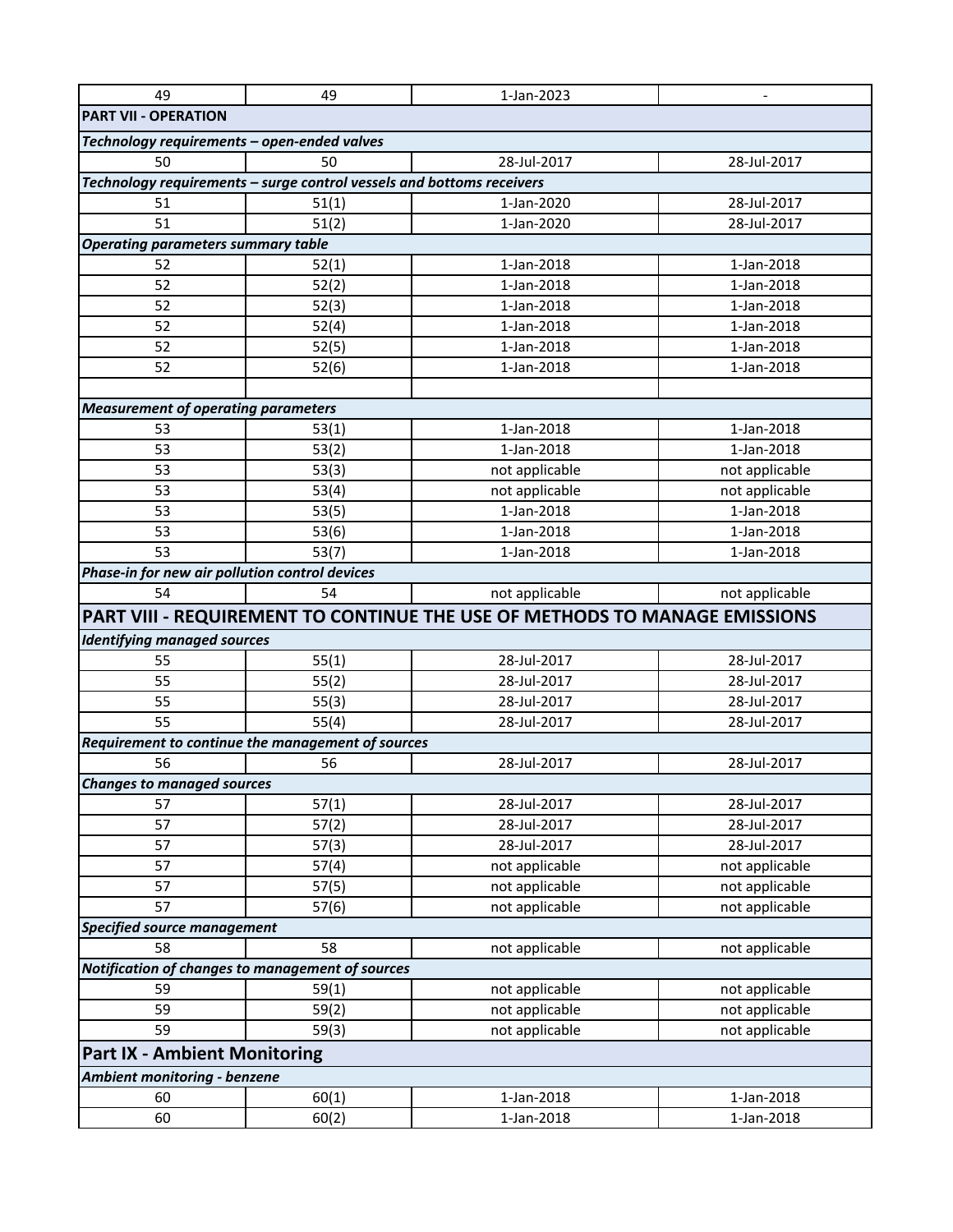| 60                                                  | 60(3)            | 1-Jan-2018  | 1-Jan-2018                 |
|-----------------------------------------------------|------------------|-------------|----------------------------|
| 60                                                  | 60(4)            | 1-Jan-2018  | 1-Jan-2018                 |
| 60                                                  | 60(5)            | 1-Jan-2018  | 1-Jan-2018                 |
| 60                                                  | 60(6)            | 1-Jan-2018  | 1-Jan-2018                 |
| <b>Benzene measurements baseline</b>                |                  |             |                            |
| 61                                                  | 61(1)            | 31-Mar-2021 | 31-Mar-2021                |
| 61                                                  | 61(2)            | 31-Mar-2021 | 31-Mar-2021                |
| 61                                                  | 61(3)            | 31-Mar-2022 |                            |
| 61                                                  | 61(4)            | 31-Mar-2022 |                            |
| 61                                                  | 61(5)            | 31-Mar-2022 |                            |
| <b>Statistical analysis of benzene measurements</b> |                  |             |                            |
| 62                                                  | 62(1)            | 31-Mar-2022 | $\overline{\phantom{a}}$   |
| 62                                                  | 62(2)            | 31-Mar-2022 | $\blacksquare$             |
| 62                                                  | 62(3)            | 31-Mar-2022 |                            |
| 62                                                  | 62(4)            | 31-Mar-2022 | $\overline{\phantom{a}}$   |
|                                                     |                  |             |                            |
| Notification - ambient monitoring                   |                  |             |                            |
| 63                                                  | 63(1)            | 31-Mar-2022 | $\overline{\phantom{a}}$   |
| 63                                                  | 63(2)            | 31-Mar-2022 |                            |
| Part X - COMPLAINTS, RECORDS AND REPORTING          |                  |             |                            |
| <b>Complaints procedure</b>                         |                  |             |                            |
| 64                                                  | 64(1)            | 28-Jul-2017 | 28-Jul-2017                |
| 64                                                  | 64(2)            | 28-Jul-2017 | 28-Jul-2017                |
| 64                                                  | 64(3)            | 28-Jul-2017 | 28-Jul-2017                |
| <b>Annual summary reports</b>                       |                  |             |                            |
| 65                                                  | 65(1)            | 31-Mar-2019 | 29-Mar-2019                |
| 65                                                  | 65(2)            | 31-Mar-2019 | 29-Mar-2019                |
| 65                                                  | 65(2)1           | 31-Mar-2019 | 29-Mar-2019                |
| 65                                                  | 65(2)2           | 31-Mar-2019 | 29-Mar-2019                |
| 65                                                  | 65(2)3           | 31-Mar-2019 | 29-Mar-2019                |
| 65                                                  | 65(2)4           | 1-Oct-2019  | 1-Oct-2019                 |
| 65                                                  | 65(2)5           | 31-Mar-2019 | 29-Mar-2019                |
| 65                                                  |                  | 31-Mar-2019 | 29-Mar-2019                |
| 65                                                  | 65(2)6           | 31-Mar-2019 | 29-Mar-2019                |
| 65                                                  | 65(2)7           | 31-Mar-2019 |                            |
| 65                                                  | 65(2)8<br>65(2)9 | 31-Mar-2019 | 29-Mar-2019<br>29-Mar-2019 |
| 65                                                  |                  | 31-Mar-2019 | 29-Mar-2019                |
| 65                                                  | 65(2)10<br>65(3) | 31-Mar-2019 | 29-Mar-2019                |
| <b>Public reporting - ambient monitoring</b>        |                  |             |                            |
| 66                                                  | 66(1)            | 1-Jan-2018  | 1-Jan-2018                 |
| 66                                                  | 66(2)            | 1-Mar-2018  | 1-Mar-2018                 |
| <b>Records</b>                                      |                  |             |                            |
| 67                                                  | 67(1)            | 28-Jul-2017 | 28-Jul-2017                |
| 67                                                  | 67(2)            | 28-Jul-2017 | 28-Jul-2017                |
| 67                                                  | 67(3)            | 28-Jul-2017 | 28-Jul-2017                |
| 67                                                  | 67(4)            | 28-Jul-2017 | 28-Jul-2017                |
| 67                                                  | 67(5)            | 28-Jul-2017 | 28-Jul-2017                |
|                                                     |                  |             |                            |
| <b>Part XI - 2020 EMERGENCY MANAGEMENT</b>          |                  |             |                            |
| <b>Requirements, 2020</b>                           |                  |             |                            |
| 68                                                  | 68(1)            | 31-Dec-2020 | 31-Dec-2020                |
| 68                                                  | 68(2)            | 31-Dec-2020 | 31-Dec-2020                |